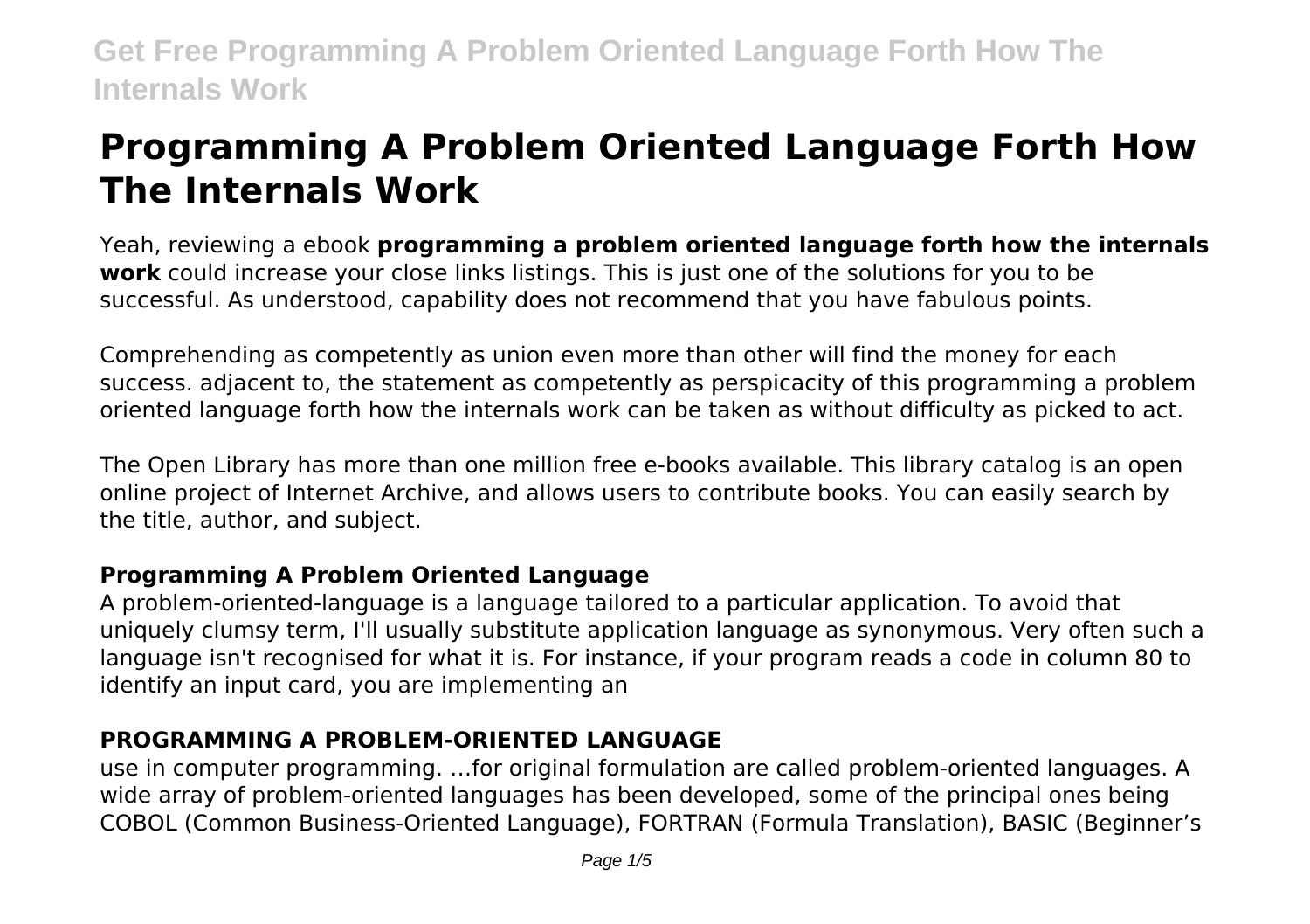All-Purpose Symbolic Instruction Code), and Pascal.

# **Problem-oriented language | computer science | Britannica**

Language-oriented programming (LOP) is a software-development paradigm where "language" is a software building block with the same status as objects, modules and components, and rather than solving problems in general-purpose programming languages, the programmer creates one or more domain-specific languages for the problem first, and solves the problem in those languages. Language-oriented programming was first described in detail in Martin Ward's 1994 paper Language Oriented ...

#### **Language-oriented programming - Wikipedia**

To ask other readers questions about Programming A Problem Oriented Language, please sign up. Be the first to ask a question about Programming A Problem Oriented Language Lists with This Book

#### **Programming A Problem Oriented Language: Forth - how the ...**

Programming A Problem Oriented Language A wide array of problem-oriented languages has been developed, some of the principal ones being COBOL (Common Business-Oriented Language), FORTRAN (Formula Translation), BASIC (Beginner's All-Purpose Symbolic Instruction Code), and Pascal. (See also computer programming language.)

# **Programming A Problem Oriented Language Forth How The ...**

Programming a Problem-Oriented Language Posted by Frank on 17 January 2013, 10:39 pm Several Posts ago , during a discussion of why I am interested in bare-metal operating systems development, I linked to Charles Moore's biography on his ColorForth.com web site .

# **Programming a Problem-Oriented Language – Raspberry Alpha ...**

Page  $2/5$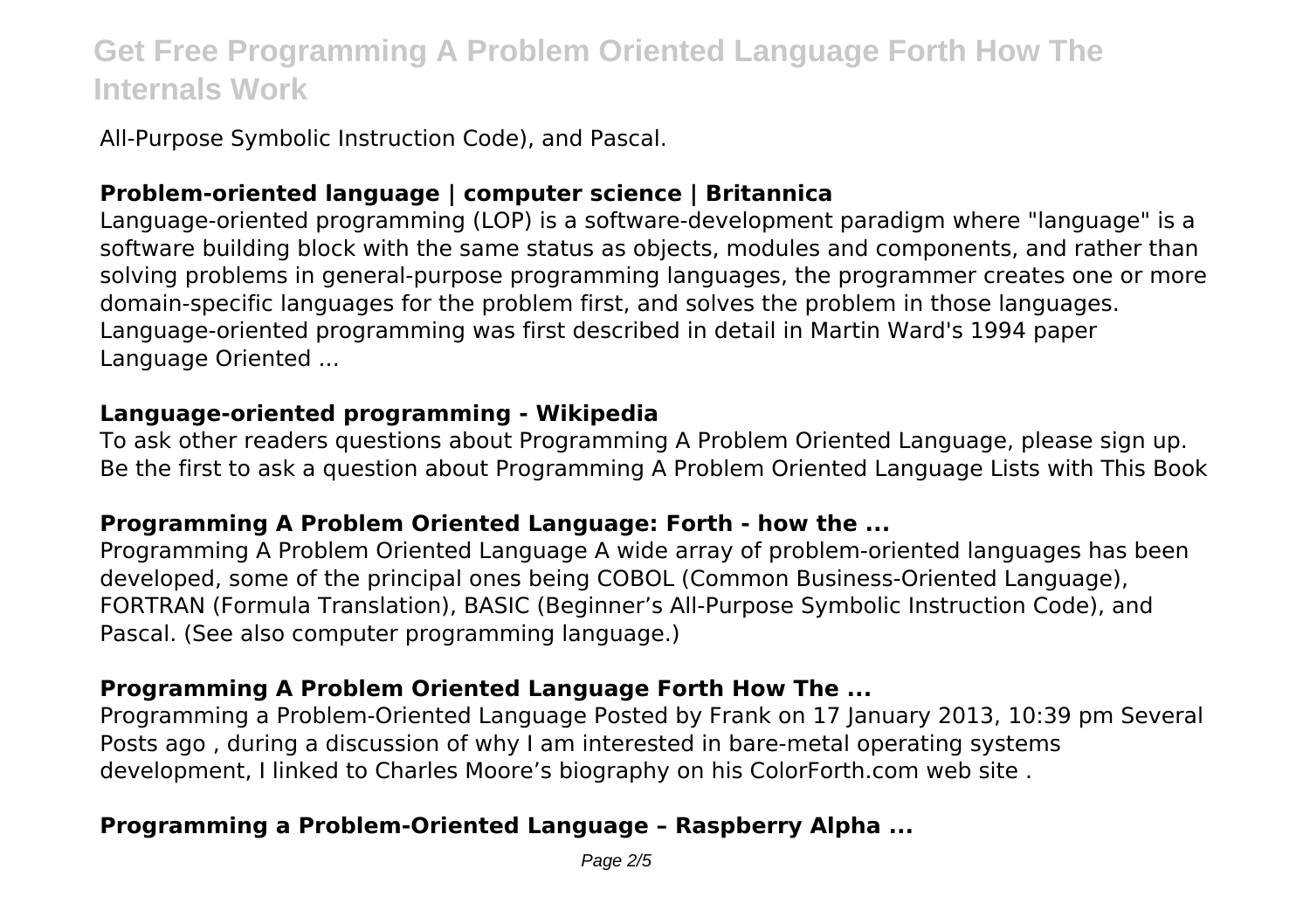OOP principles open up the doors to effective problem solving — Object oriented programming is the most natural and pragmatic approach you can take to solve a problem.

#### **Object Oriented Programming Concepts in Java. | by Navoda ...**

Object-oriented programming (OOP) is a programming paradigm based on the concept of "objects", which can contain data and code: data in the form of fields (often known as attributes or properties), and code, in the form of procedures (often known as methods).. A feature of objects is that an object's own procedures can access and often modify the data fields of itself (objects have a notion of ...

#### **Object-oriented programming - Wikipedia**

The best answer I can think of would be problem oriented proramming concentrates on acting on the data structure as a basis to write code for an app (think tables) and procedure oriented programming strictly requires utilizing hierarchical approach to the data, because the language itself is hierarchical.

#### **What is difference between Problem oriented and Procedure ...**

Object oriented programming languages are various but the most popular ones are class-based, meaning that objects are instances of classes, which also determine their types. Languages used in Object Oriented Programming: Java, C++, C#, Python, PHP, JavaScript, Ruby, Perl, Objective-C, Dart, Swift, Scala.

#### **Differences between Procedural and Object Oriented Programming**

The size and type of problem are defined by you, the developer, and not through functional or object-oriented methods. Programming paradigms exists to solve your problems and not the other way around.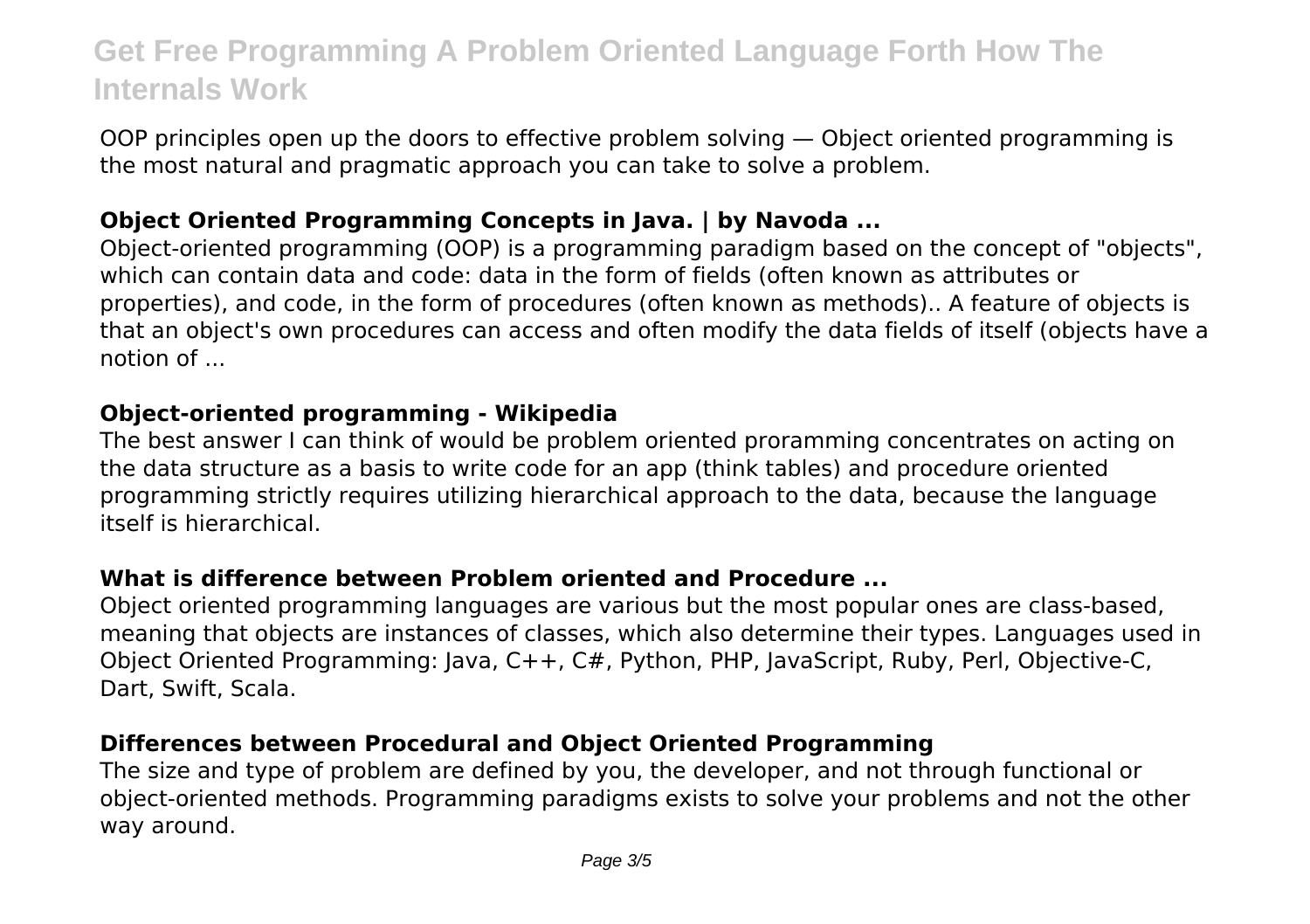#### **What is better — Functional programming or Object Oriented ...**

I was expecting more about the actual language than the history and philosophy of problemoriented programming. For instance, I would have liked to see a list of all the Forth primitive operations along with descriptions.

#### **Amazon.com: Programming A Problem Oriented Language: Forth ...**

Object-oriented programming (OOP) is a programming language model organized around objects rather than "actions" and data rather than logic. Historically, a program has been viewed as a logical procedure that takes input data, processes it, and produces output data.

# **What is object-oriented programming (OOP)?**

If we extend this idea to a third type of language that lets the programmer define why choices are made, then we have discovered task-oriented programming languages. Task-oriented : The programmer defines desired states, and lets the runtime resolve the composition of actions.

# **An Introduction to Task-Oriented Programming**

The problem with object-oriented languages is they've got all this implicit environment that they carry around with them. You wanted a banana but what you got was a gorilla holding the banana and the entire jungle. That pretty much says it all. It's fine to reuse classes; in fact, it can be a major virtue of object-oriented programming.

# **Object-oriented programming is dead. Wait, really? | by ...**

Object-oriented Programming Language. This programming language views the world as a group of objects that have internal data and external accessing parts of that data. The aim this programming language is to think about the fault by separating it into a collection of objects that offer services